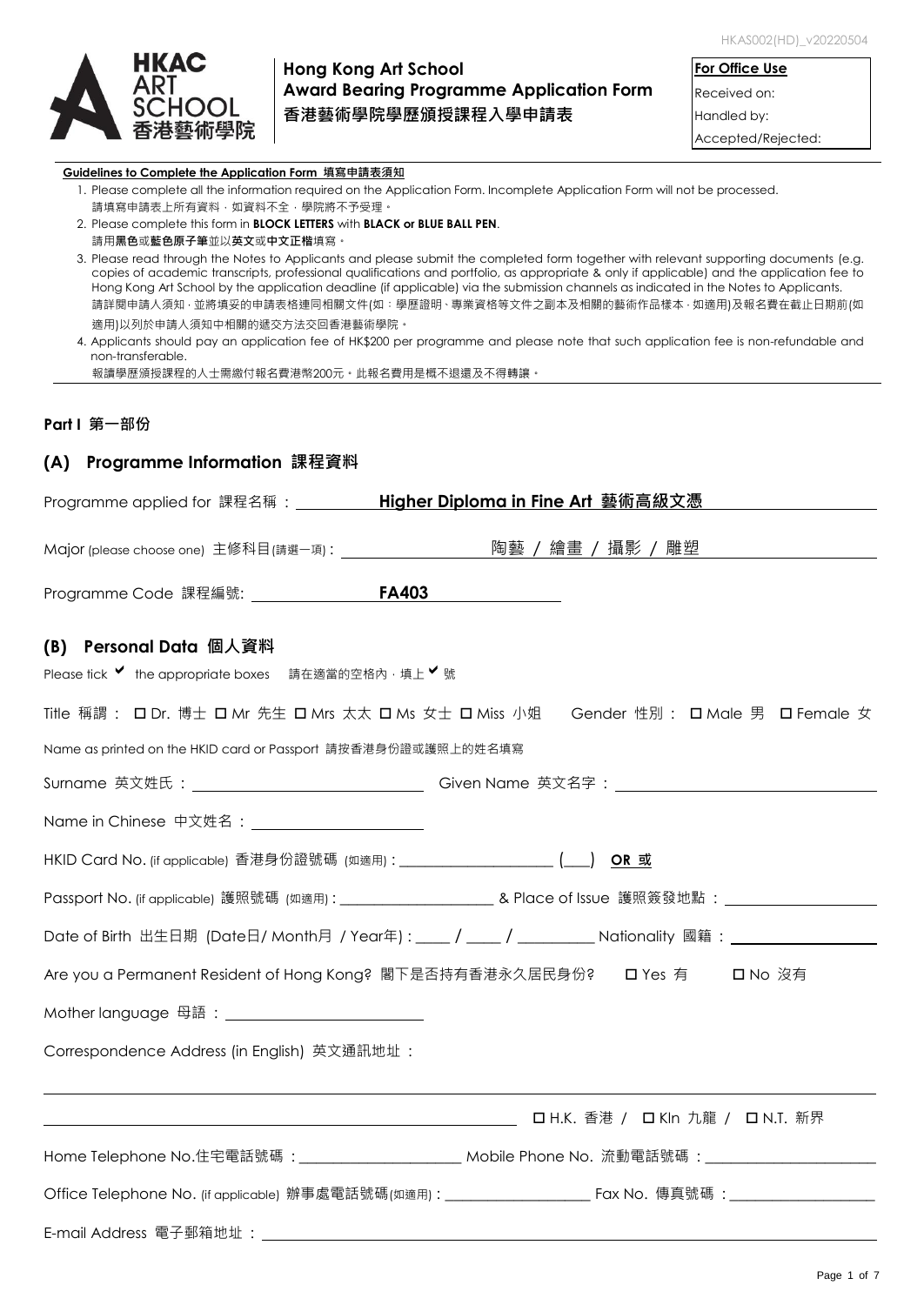|                                                                                        |                                                                                                                        | Name of Employer (if applicable)  エ作機構  (如適用):__________________________________ |
|----------------------------------------------------------------------------------------|------------------------------------------------------------------------------------------------------------------------|----------------------------------------------------------------------------------|
|                                                                                        |                                                                                                                        |                                                                                  |
|                                                                                        | <u> 1989 - Johann Stoff, deutscher Stoffen und der Stoffen und der Stoffen und der Stoffen und der Stoffen und der</u> | □ H.K. 香港 / □ Kln 九龍 / □ N.T. 新界                                                 |
| Occupation (if applicable) 職業(如適用):                                                    |                                                                                                                        |                                                                                  |
|                                                                                        |                                                                                                                        | □ Art & Design 藝術與設計 □ Business Management 商業管理 □ Computer / Technology 電腦 / 科技  |
| □ Education 教育                                                                         | □ Engineering 工程                                                                                                       | □ Sales / Customer Service 銷售 / 顧客服<br>務                                         |
| 口 Social Services 社會服務                                                                 | □ Student 學生                                                                                                           | □ Others 其他 ____________________                                                 |
| (C) Educational Background 教育程度<br>Please tick ♥ the appropriate boxes 請在適當的空格內,填上 ♥ 號 |                                                                                                                        |                                                                                  |
|                                                                                        | □ Form 5 / HKCEE 中五 / 會考 □ SS3 / HKDSE 高中三 / 中學文憑試                                                                     | <b>□</b> Matriculation (F.6 / F.7) 預科                                            |
| □ Tertiary/ Post-Secondary Education大學或專上教育                                            |                                                                                                                        | □ Others 其他 ___________________                                                  |
|                                                                                        | ( ロ Master Degree or above 碩士或以上  ロ Bachelor Degree 學士                                                                 |                                                                                  |
|                                                                                        | □ Higher Diploma / Associate Degree or equivalent 高級文憑/副學士或同級)                                                         |                                                                                  |

Institutions attended from Secondary School level and above in chronological order 中學程度及以上的學歷(請按年份的先後次序填寫)

| <b>Dates of Attendance</b><br>修讀日期<br>(Month月/Year年) |      | <b>School / Tertiary Institution</b><br><b>Attended</b> | Qualifications obtained,<br>with classification,<br>Major and Minor subjects (if any)<br>取得資歷 | Date of Award<br>(Month/Year)<br>取得學歷年期<br>(月 / 年) |  |
|------------------------------------------------------|------|---------------------------------------------------------|-----------------------------------------------------------------------------------------------|----------------------------------------------------|--|
| From 由                                               | To 至 | 就讀學校 / 大專學院<br>請詳細列明學科等級、<br>主修科目及副修科目 (如適用)            |                                                                                               |                                                    |  |
|                                                      |      |                                                         |                                                                                               |                                                    |  |
|                                                      |      |                                                         |                                                                                               |                                                    |  |
|                                                      |      |                                                         |                                                                                               |                                                    |  |
|                                                      |      |                                                         |                                                                                               |                                                    |  |
|                                                      |      |                                                         |                                                                                               |                                                    |  |
|                                                      |      |                                                         |                                                                                               |                                                    |  |
|                                                      |      |                                                         |                                                                                               |                                                    |  |
|                                                      |      |                                                         |                                                                                               |                                                    |  |
|                                                      |      |                                                         |                                                                                               |                                                    |  |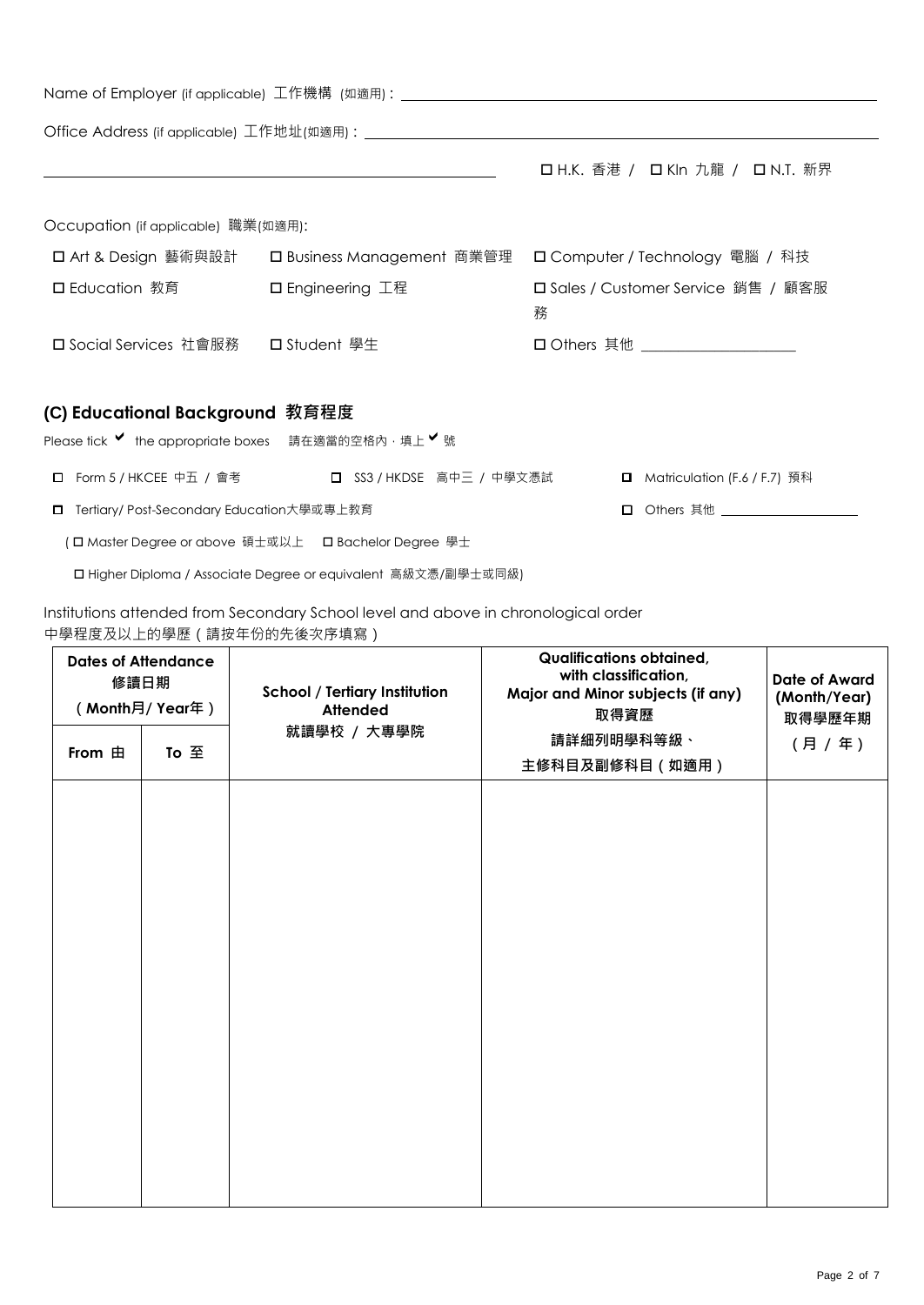Are you currently studying other award-bearing programme (e.g. sub-degree / bachelor degree programmes) in Hong Kong Art School and /or other institutions?

現時閣下是否正修讀學院的其他課程及/或其他院校之學歷頒授課程(例如副學位/學位課程) ? ロ Yes 有 ロ No 沒有

If Yes, please provide details 如有,請詳述資料:

Name of the institution 院校名稱:\_\_\_\_\_\_\_\_\_\_\_\_\_\_\_\_\_\_\_\_\_\_\_\_\_\_\_\_\_\_\_\_\_\_\_\_\_\_\_\_\_\_\_\_\_\_\_\_\_\_\_\_\_\_\_\_\_\_\_\_\_\_\_\_\_\_\_\_\_\_\_

Name of programme 課程名稱:\_\_\_\_\_\_\_\_\_\_\_\_\_\_\_\_\_\_\_\_\_\_\_\_\_\_\_\_\_\_\_\_\_\_\_\_\_\_\_\_\_\_\_\_\_\_\_\_\_\_\_\_\_\_\_\_\_\_\_\_\_\_\_\_\_\_\_\_\_\_\_\_

Expected graduation date 預計畢業日期:\_\_\_\_\_\_\_\_\_\_\_\_\_\_\_\_\_\_\_\_\_\_\_\_\_\_\_\_\_\_\_\_\_\_\_\_\_\_\_\_\_\_\_\_\_\_\_\_\_\_\_\_\_\_\_\_\_\_\_\_\_\_\_

# **(D) Relevant Working Experience 相關工作經驗**

Please provide information of relevant working experience in chronological order for consideration of your application as appropriate 請提供相關工作經驗的資料,以作入學申請的考慮(請按年份的先後次序填寫)

| Date 日期<br>(Date日 / Month月 / Year年) |      | <b>Employment Institution /</b><br><b>Appointment held &amp;</b><br>Organization<br><b>Outline of Duties</b> |           | Full Time /      |  |
|-------------------------------------|------|--------------------------------------------------------------------------------------------------------------|-----------|------------------|--|
|                                     |      |                                                                                                              |           | <b>Part Time</b> |  |
| From 由                              | To 至 | 服務機構                                                                                                         | 擔任職位及負責職務 | 全職或兼職            |  |
|                                     |      |                                                                                                              |           |                  |  |
|                                     |      |                                                                                                              |           |                  |  |
|                                     |      |                                                                                                              |           |                  |  |
|                                     |      |                                                                                                              |           |                  |  |
|                                     |      |                                                                                                              |           |                  |  |
|                                     |      |                                                                                                              |           |                  |  |
|                                     |      |                                                                                                              |           |                  |  |
|                                     |      |                                                                                                              |           |                  |  |
|                                     |      |                                                                                                              |           |                  |  |
|                                     |      |                                                                                                              |           |                  |  |
|                                     |      |                                                                                                              |           |                  |  |

# **(E) Professional Membership (if applicable) 專業認可資格(如適用)**

| Name of<br><b>Professional Body</b><br>專業團體名稱 | <b>Name of Award</b><br>專業資格 | How it is obtained<br>(e.g. by examination)<br>如何取得資格<br>(例如:通過考試、評估) | <b>Date of Award</b><br>(Month /Year)<br>獲得專業資格年期<br>(月 / 年) |
|-----------------------------------------------|------------------------------|-----------------------------------------------------------------------|--------------------------------------------------------------|
|                                               |                              |                                                                       |                                                              |
|                                               |                              |                                                                       |                                                              |
|                                               |                              |                                                                       |                                                              |
|                                               |                              |                                                                       |                                                              |
|                                               |                              |                                                                       |                                                              |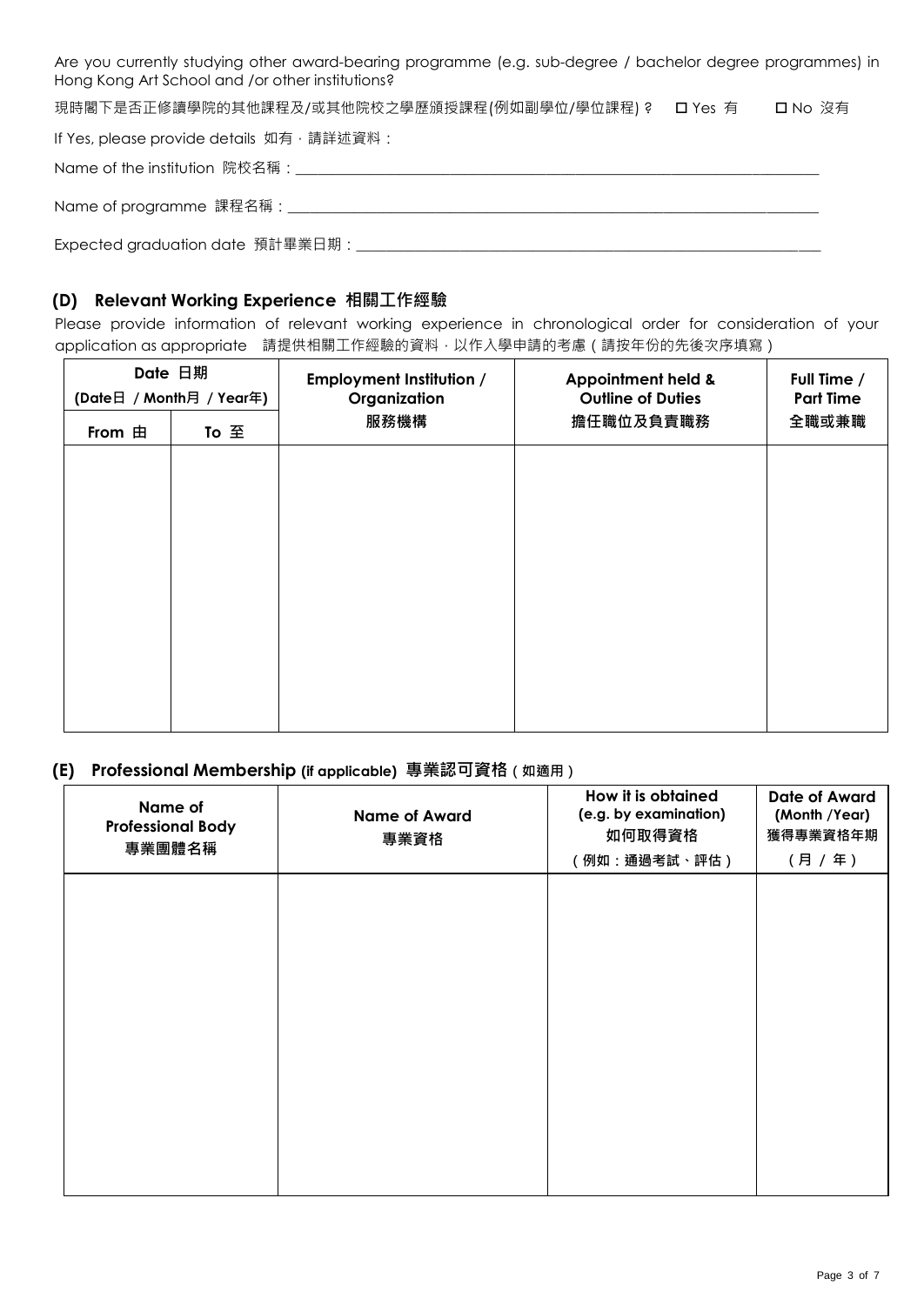# **(F) Reasons for Applying the Programme 報讀課程原因**

Please enter information which is relevant to your application 請在下欄填寫與入學申請相關的資料

1. Please state reasons for applying the programme. You may attach separate sheets for explanation if necessary. 請在此欄填寫報讀課程原因。如有需要請加頁說明。

# **(G) Portfolio 藝術作品集**

| Please indicate the format of the portfolio submitted with this form. 請在此欄填寫所遞交藝術作品集之格式。<br>2. |  |
|------------------------------------------------------------------------------------------------|--|
| $\Box$                                                                                         |  |
| PDF File PDF檔 (Number of Pages 頁數: )<br>П                                                      |  |
| Others 其他 _________________________<br>□                                                       |  |
|                                                                                                |  |

# **(H) Payment Method of Application Fee 繳交報名費方法**

Please tick ♥ the appropriate boxes 請在適當的空格內,填上♥號

1. Cash 現金

Only applicable to enrolment made in person at the Enrolment Office of Hong Kong Art School 只適用於親身前往香港藝術學院註冊處報名

### □ 2. Cheque 支票 / Bank Draft 本票

| Cheque No. 支票號碼 / Bank Draft No. 本票號碼: |  | Issuing Bank 發票銀行 |
|----------------------------------------|--|-------------------|
|----------------------------------------|--|-------------------|

(Cheque / Bank Draft should be made payable to the **Hong Kong Arts Centre** 支票 / 本票抬頭請寫 **香港藝術中心** )

### 3. Bank Account Transfer 銀行戶口轉賬

Please transfer the payment to the following bank account, and email us the remittance advice with your name and programme code ("FA403" for Higher Diploma progamme) quoted, along with the duly completed application form to application@hkac.org.hk

請將報名費轉賬至下列銀行戶口,並將載有閣下姓名及課程編號(高級文憑課程編號"FA403")之轉賬通知書連同申請表電

郵到 application@hkac.org.hk。

| Bank Name 銀行名稱:         | HSBC.                        |
|-------------------------|------------------------------|
| Bank Account No.銀行戶口號碼: | 022-009575-001               |
| Account Name 戶口名稱:      | Hong Kong Arts Centre 香港藝術中心 |

\*Please be reminded that all bank charges incurred (if applicable) would be absorbed by the applicant/payment sender. 所有相關之銀行服務費用(如適用)將由報名人/付款人負責。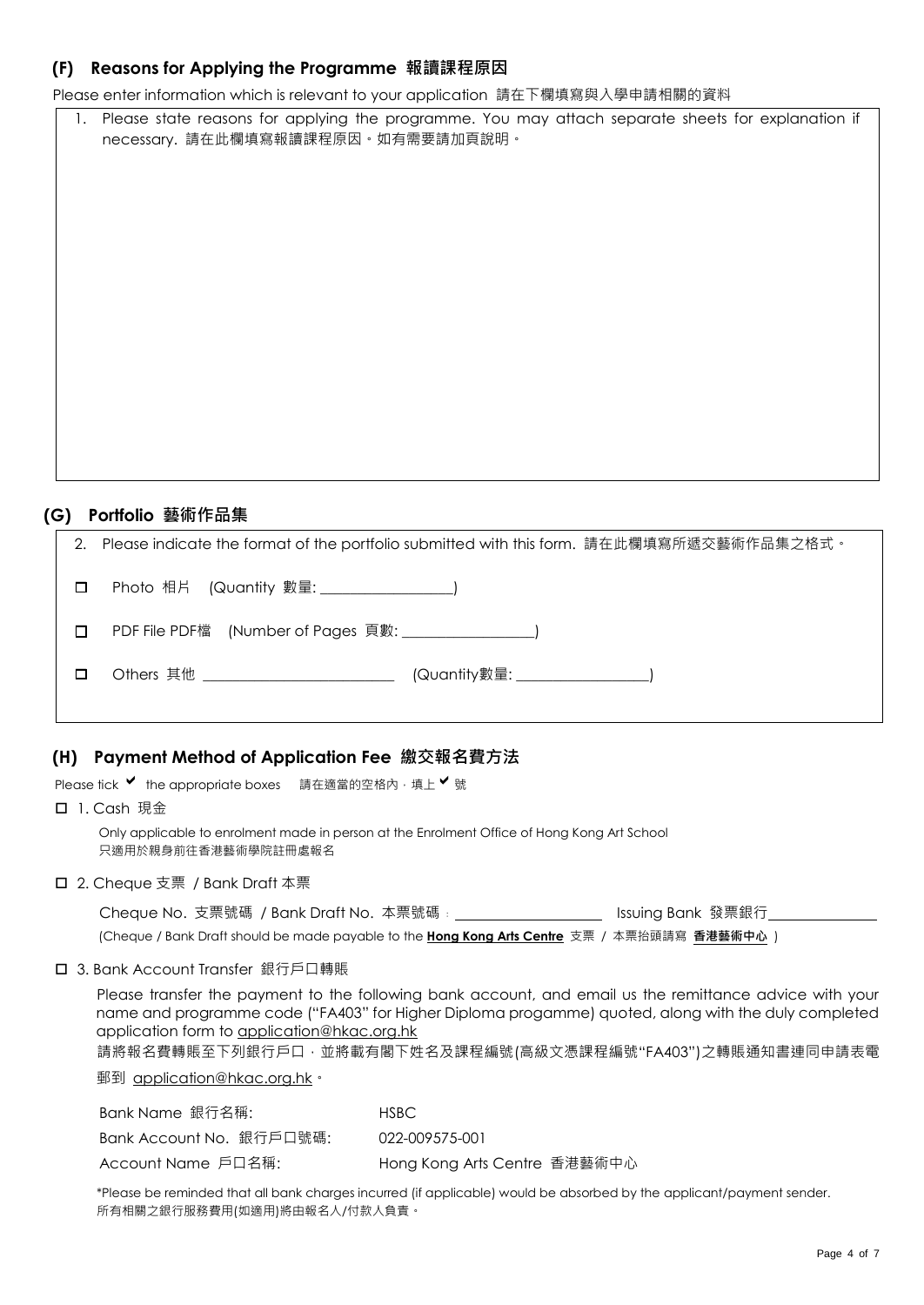# **(I) Emergency Contact 緊急聯絡方法**

| The following personal data will solely be for the purpose of emergency contact and will only be handled by<br>staff of Hong Kong Art School upon your enrolment into the programme.<br>在成為香港藝術學院之學員後,本欄內的個人資料將供香港藝術學院職員作為緊急聯絡之用。 |              |                |              |  |  |
|-----------------------------------------------------------------------------------------------------------------------------------------------------------------------------------------------------------------------------------|--------------|----------------|--------------|--|--|
| Contact Person 聯絡/監護人姓名                                                                                                                                                                                                           |              |                | (Chinese 中文) |  |  |
|                                                                                                                                                                                                                                   |              |                | (English 英文) |  |  |
| Relationship 與申請人關係                                                                                                                                                                                                               | □ Parents 父母 | □ Spouse 配偶    |              |  |  |
|                                                                                                                                                                                                                                   |              |                |              |  |  |
| Contact No. 聯絡電話                                                                                                                                                                                                                  |              | $\overline{a}$ |              |  |  |

## **(J) Special Assistance from School (if required) 學院特別協助 (如需要)**

If you require special needs, mainly in terms of physical disability<sup>1</sup>, please indicate the related nature and degree, and the way you hope the School to assist; subject to feasibility and availability of the related facilities, the School would try to facilitate the related arrangements whenever possible. 如因身體障礙而需 特別協助,請註明殘障1性質、程度及所需之協助,視乎有關情況及若有關資源及設施許可,學院將盡量作出有關安排。 1 Applicants with a disability are considered on equal terms with other applicants. 香港藝術學院對殘障人士及其他申請者會一視同仁。

# **(K) Declaration 聲明**

| i.   | I declare that the information given in this application is, to the best of my knowledge, accurate and<br>complete. I understand that any false or misleading information will lead to disqualification of my<br>application and cancellation of subsequent enrolment in Hong Kong Art School, and any fees paid<br>will not be refunded. |
|------|-------------------------------------------------------------------------------------------------------------------------------------------------------------------------------------------------------------------------------------------------------------------------------------------------------------------------------------------|
|      | 本人謹此聲明在本申請表填報的資料均屬正確及完整,本人明白若填報之資料失實,本人的入學申請將被取消,                                                                                                                                                                                                                                                                                         |
|      | 同時所繳學費概不獲退還。                                                                                                                                                                                                                                                                                                                              |
|      |                                                                                                                                                                                                                                                                                                                                           |
| ii.  | I have read and understood the Notes to Applicants and Enrolment Information and agreed to abide<br>by Hong Kong Art School regulations.                                                                                                                                                                                                  |
|      | 本人已詳閱及明白附上的申請人須知事項及報讀資料‧並同意遵守香港藝術學院的規例。                                                                                                                                                                                                                                                                                                   |
|      |                                                                                                                                                                                                                                                                                                                                           |
| iii. | I enclose <u>equal</u> sheets of supplementary notes and documentary copies in support of my application.<br>現附上   頁補充資料和證明文件副本以作為本人申請入學的輔助證明。                                                                                                                                                                                            |
|      |                                                                                                                                                                                                                                                                                                                                           |
|      |                                                                                                                                                                                                                                                                                                                                           |
|      |                                                                                                                                                                                                                                                                                                                                           |
|      |                                                                                                                                                                                                                                                                                                                                           |
|      | Signature 簽署 : https://www.analysis.com/                                                                                                                                                                                                                                                                                                  |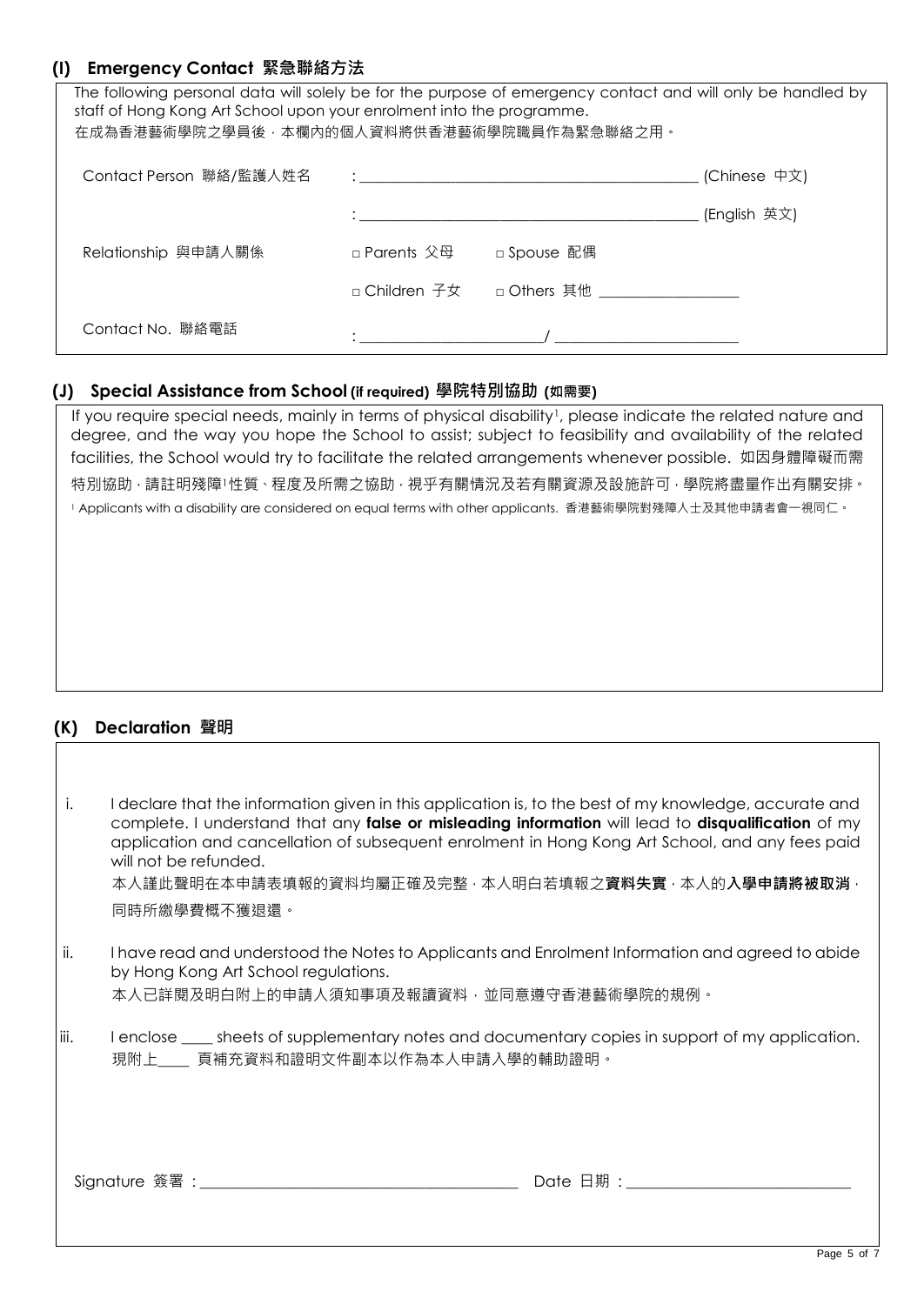## **Part 2 第二部份 (Optional 可選擇填寫) Statistical Information** 統計資料

The following questionnaire is for internal statistical purpose only, and it allows us to know more about you. Please put a tick ✔ in the boxes where appropriate. 本問卷只供學院作內部統計用途,並令學院對閣下有更多認識。 請在適當的空格填上✔號。

1. How did you learn about HKAS programme? (can tick more than one choice if appropriate) 閣下從何處獲悉學院課程? (可選多於一項)

## **School Events 學院活動:**

| □ Programme Seminar 課程講座                                  | □ Graduate Exhibition / Showcase 畢業展 |  |  |  |
|-----------------------------------------------------------|--------------------------------------|--|--|--|
| □ Information Day 學院資訊日                                   | □ Onsite Student Recruitment 即場招生週   |  |  |  |
| □ Alumni Exhibition 年度校友展                                 | 口 Fine Art Asia 典亞藝博                 |  |  |  |
| □ Exhibition at The Gallery of Hong Kong Art School學院藝廊展覽 |                                      |  |  |  |
| □ Exhibition at The Jockey Club Atrium of HKAC藝術中心賽馬會藝廊展覽 |                                      |  |  |  |
|                                                           |                                      |  |  |  |

## **Website/Social Media 網頁/社交網站:**

| □ Hong Kong Art School Website 香港藝術學院網頁 □ Hong Kong Arts Centre Website 香港藝術中心網頁 |             |                                              |
|----------------------------------------------------------------------------------|-------------|----------------------------------------------|
| □ HKAS Facebook 香港藝術學院 FB                                                        | 口 Google 谷歌 | □ Yahoo! Hong Kong 雅虎香港                      |
| □ HKAS Youtube 香港藝術學院 YouTube                                                    |             | □ Pixelbread 像素麵包 □ HKAS Instagram 香港藝術學院 IG |
| □ Others 其他 (Please specify 請註明 : _________________________________)             |             |                                              |

## **Newspapers/Publications 報章/刊物:**

| □ South China Morning Post 南華早報   | □ Sing Tao Daily 星島日報 | □ Hong Kong Economic Journal 信報   |  |
|-----------------------------------|-----------------------|-----------------------------------|--|
| □ Hong Kong Economic Times 香港經濟日報 | 口 Ming Pao 明報         | □ Oriental Daily 東方日報             |  |
| □ Metro Daily 都市日報                | □ Headline Daily 頭條日報 | □ ArtsLink 藝訊                     |  |
| 口 Metropop 都市流行                   | $\Box$ U Magazine     | $\Box$ ARTMAP<br>$\square$ ampost |  |
|                                   |                       |                                   |  |

### **Others 其他:**

| □ Referrals by Friends / Relatives 親友推介 □ Referrals by HKAS Students / Alumni 學院學生 / 校友推介 |  |                         |
|-------------------------------------------------------------------------------------------|--|-------------------------|
| □ Referrals by Teachers 學校老師推介 □ HKAS Emailer 學院電郵                                        |  | □ HKAC Emailer 香港藝術中心電郵 |
| □ Programme Booklet 課程小冊子 ( Pick up location 索取地點 : _________________________)            |  |                         |
|                                                                                           |  |                         |
|                                                                                           |  |                         |

2. Have you taken any course / programme or joined any activity at Hong Kong Art School before? 閣下曾否於學院修讀課程或參與學院舉辦的活動?

Yes 是(Please specify 請註明:\_\_\_\_\_\_\_\_\_\_\_\_\_\_\_\_\_\_\_\_\_) No 否

| 3. | Which of the following employment / business group(s) do you belong to now? |                                                 |  |  |  |
|----|-----------------------------------------------------------------------------|-------------------------------------------------|--|--|--|
|    | 閣下目前所從事的行業屬於下列哪項?                                                           |                                                 |  |  |  |
|    | □ Arts / Arts Management 藝術 / 藝術行政                                          | □ Advertising / Design 廣告 / 設計                  |  |  |  |
|    | □ Movie / TV Production 電影 / 電視製作                                           | 口 Education 教育                                  |  |  |  |
|    | □ Information Technology 資訊科技                                               | Others 其他 ( Please specify 請註明: _______________ |  |  |  |